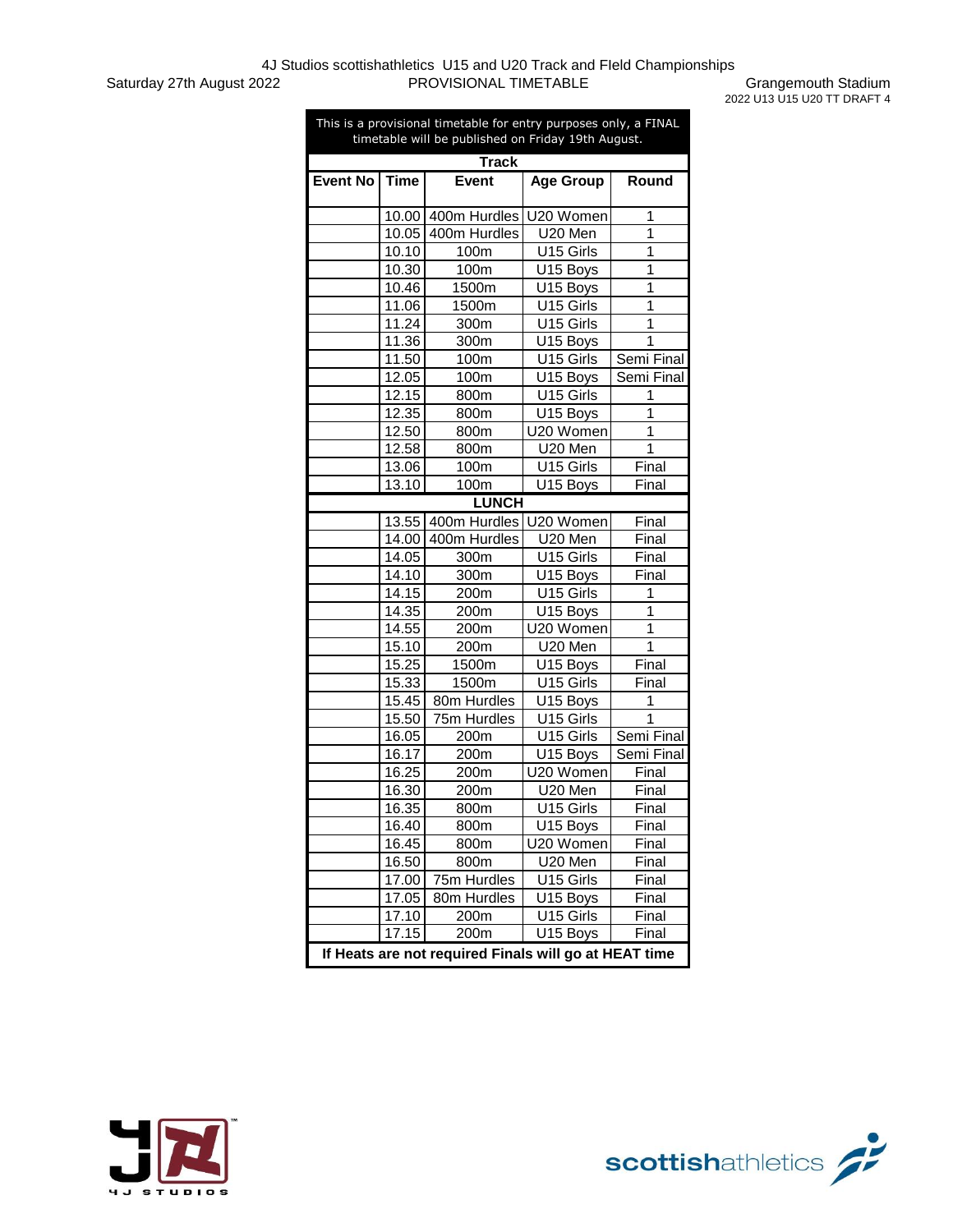This is a provisional timetable for entry purposes only, a FINAL

| ີ<br>$, \, \nu$ as $\nu$ and $\sigma$ and $\sigma$<br>timetable will be published on Friday 19th August. |             |                 |                       |       |
|----------------------------------------------------------------------------------------------------------|-------------|-----------------|-----------------------|-------|
|                                                                                                          |             | <b>Field</b>    |                       |       |
| Event No.                                                                                                | <b>Time</b> | <b>Event</b>    | <b>Age Group</b>      | Info  |
|                                                                                                          | 10.00       | Hammer          | U15 Girls             |       |
|                                                                                                          | 10.00       | Long Jump       | U15 Boys              |       |
|                                                                                                          | 10.00       | High Jump       | U15 Girls             |       |
|                                                                                                          | 11.00       | Long Jump       | U20 Men               |       |
|                                                                                                          | 11.00       | Javelin         | U15 Boys              |       |
|                                                                                                          | 11.30       |                 | U20 Women             |       |
|                                                                                                          |             | Pole Vault      | U15 Girls             |       |
|                                                                                                          |             |                 | U15 Boys              |       |
|                                                                                                          | 12.00       | High Jump       | U15 Boys              |       |
|                                                                                                          | 12.00       | Javelin         | U20 Women             |       |
|                                                                                                          |             |                 | U20 Men               |       |
|                                                                                                          | 12.00       | Long Jump       | U15 Girls             |       |
|                                                                                                          | 13.15       | Javelin         | U <sub>15</sub> Girls |       |
|                                                                                                          | 13.15       | High Jump       | U20 Women             |       |
|                                                                                                          | 13.15       | <b>Shot Put</b> | U15 Girls             |       |
|                                                                                                          | 14.15       | Hammer          | U15 Boys              |       |
|                                                                                                          | 14.15       | Triple Jump     | U15 Boys              | 7m/9m |
|                                                                                                          | 15.00       | Shot Put        | U15 Boys              |       |
|                                                                                                          | 15.00       | <b>Discus</b>   | U15 Girls             |       |
|                                                                                                          | 15.00       | Triple Jump     | U15 Girls             | 7m/9m |
|                                                                                                          | 16.00       | <b>Discus</b>   | U <sub>15</sub> Boys  |       |
| Minimum 2 Warm Up Attempts                                                                               |             |                 |                       |       |



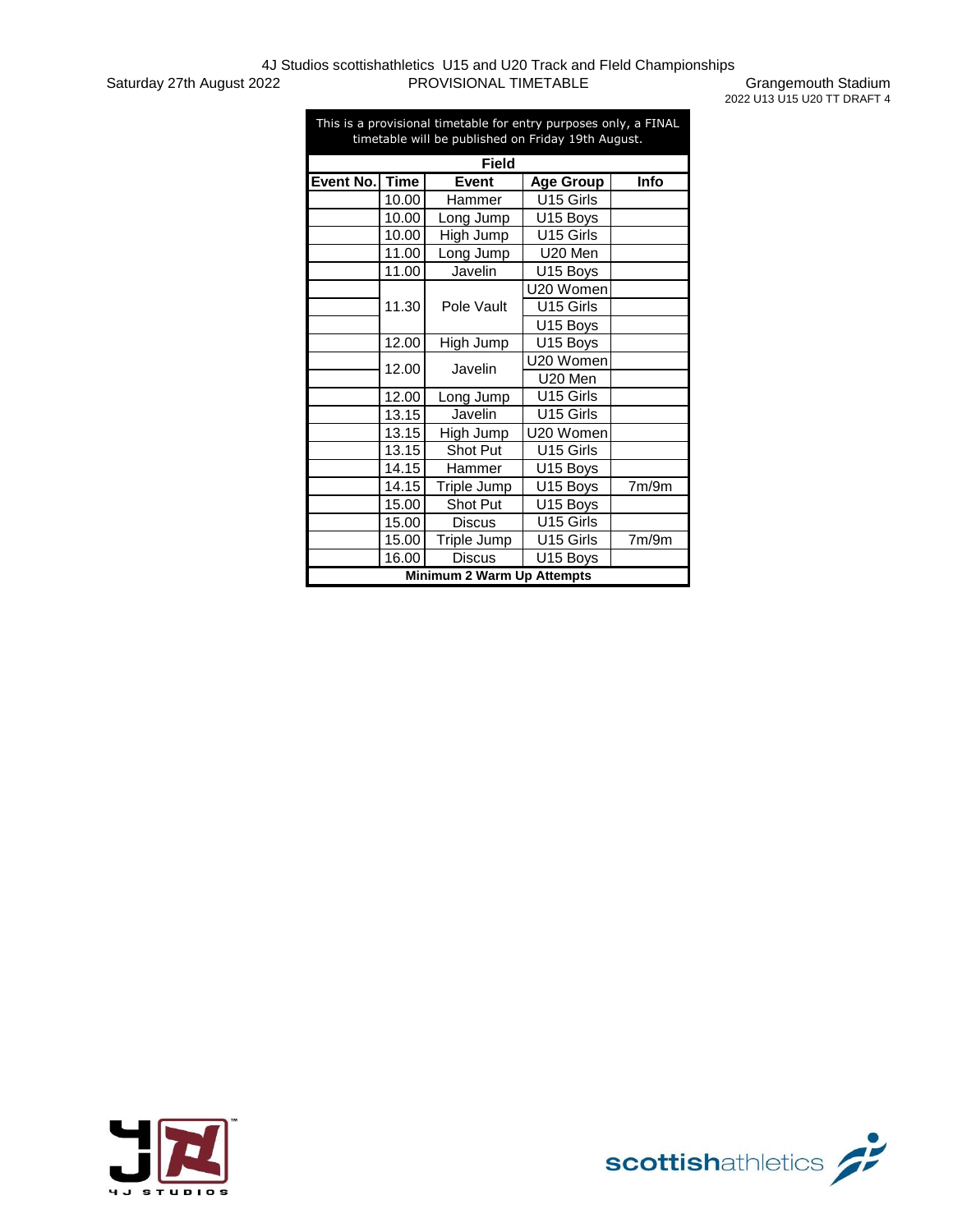## 4J Studios scottishathletics U13 and U20 Track and Field Championships PROVISIONAL TIMETABLE Grangemouth Stadium

| This is a provisional timetable for entry purposes only, a FINAL<br>timetable will be published on Friday 19th August. |             |                                                   |                  |                    |
|------------------------------------------------------------------------------------------------------------------------|-------------|---------------------------------------------------|------------------|--------------------|
|                                                                                                                        |             | <b>Track</b>                                      |                  |                    |
| Event No                                                                                                               | <b>Time</b> | <b>Event</b>                                      | <b>Age Group</b> | Round              |
|                                                                                                                        | 10.00       | 100m                                              | U13 Girls        | 1                  |
|                                                                                                                        | 10.20       | 100m                                              | U13 Boys         | 1                  |
|                                                                                                                        | 10.36       | 100m                                              | U20 Women        | 1                  |
|                                                                                                                        | 10.52       | 100m                                              | U20 Men          | 1                  |
|                                                                                                                        | 11.08       | 400m                                              | U20 Women        | 1                  |
|                                                                                                                        | 11.18       | 400m                                              | U20 Men          | 1                  |
|                                                                                                                        | 11.28       | 100m                                              | U13 Girls        | Semi Final         |
|                                                                                                                        | 11.40       | 100m                                              | U13 Boys         | Semi Final         |
|                                                                                                                        | 11.48       | 100m                                              | U20 Women        | Semi Final         |
|                                                                                                                        | 11.56       | 100m                                              | U20 Men          | Semi Final         |
|                                                                                                                        | 12.04       | 800m                                              | U13 Girls        | <b>Timed Final</b> |
|                                                                                                                        | 12.24       | 800m                                              | U13 Boys         | <b>Timed Final</b> |
|                                                                                                                        | 12.39       | 100m                                              | U20 Women        | Final              |
|                                                                                                                        | 12.43       | 100m                                              | U20 Men          | Final              |
|                                                                                                                        | 12.47       | 100m                                              | U13 Girls        | Final              |
|                                                                                                                        | 12.51       | 100m                                              | U13 Boys         | Final              |
|                                                                                                                        | 12.55       | $2000m$ SC                                        | U20 Men          | Final              |
|                                                                                                                        |             | <b>LUNCH</b>                                      |                  |                    |
|                                                                                                                        | 13.35       | 1500m SC                                          | U20 Women        | Final              |
|                                                                                                                        | 13.43       | 200m                                              | U13 Girls        | 1                  |
|                                                                                                                        | 14.03       | 200m                                              | U13 Boys         | 1                  |
|                                                                                                                        | 14.20       | 1500m                                             | U20 Men          | 1                  |
|                                                                                                                        | 14.34       | 1500m                                             | U20 Women        | 1                  |
|                                                                                                                        | 14.55       | 110m Hurdles                                      | U20 Men          | 1                  |
|                                                                                                                        | 15.05       | 100m Hurdles                                      | U20 Women        | 1                  |
|                                                                                                                        | 15.15       | 75m Hurdles                                       | U13 Boys         | 1                  |
|                                                                                                                        | 15.25       | 70m Hurdles                                       | U13 Girls        | 1                  |
|                                                                                                                        | 15.45       | 200m                                              | U13 Girls        | Semi Final         |
|                                                                                                                        | 15.57       | 200m                                              | U13 Boys         | Semi Final         |
|                                                                                                                        | 16.05       | 400m                                              | U20 Women        | Final              |
|                                                                                                                        | 16.09       | 400m                                              | U20 Men          | Final              |
|                                                                                                                        | 16.13       | 1500m                                             | U13 Girls        | <b>Timed Final</b> |
|                                                                                                                        | 16.30       | 1500m                                             | U13 Boys         | <b>Timed Final</b> |
|                                                                                                                        | 16.38       | 1500m                                             | U20 Women        | Final              |
|                                                                                                                        | 16.45       | 1500m                                             | U20 Men          | Final              |
|                                                                                                                        | 16.55       | 110m Hurdles                                      | U20 Men          | Final              |
|                                                                                                                        | 17.00       | 100m Hurdles                                      | U20 Women        | Final              |
|                                                                                                                        | 17.05       | 75m Hurdles                                       | U13 Boys         | Final              |
|                                                                                                                        | 17.10       | 70m Hurdles                                       | U13 Girls        | Final              |
|                                                                                                                        | 17.15       | 200m                                              | U13 Boys         | Final              |
|                                                                                                                        | 17.19       | 200m                                              | U13 Girls        | Final              |
|                                                                                                                        |             | If Heats not required Finals will go at HEAT time |                  |                    |